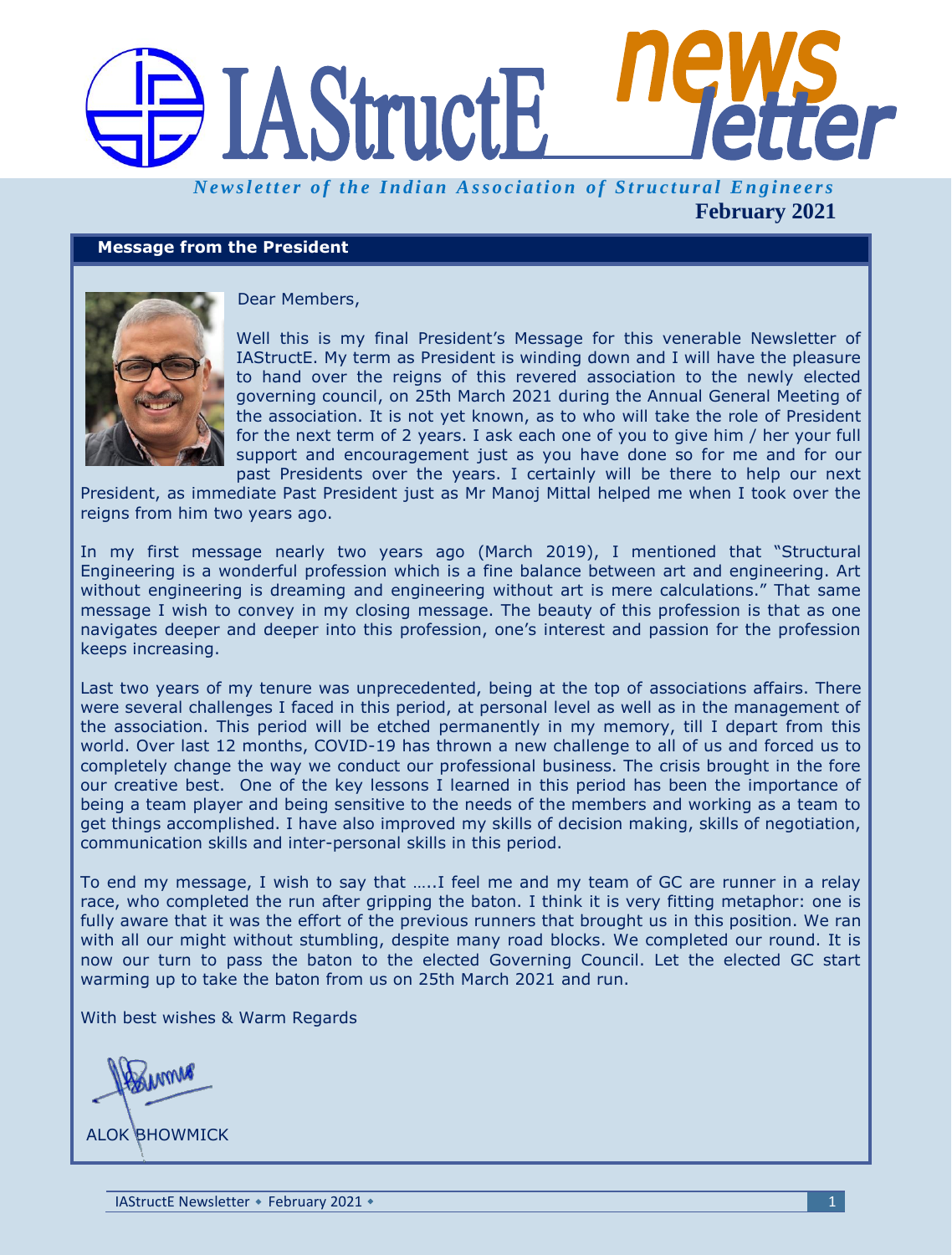| <b>IAStructE Publication Committee</b>                                                                                                                                                                               | <b>Newsletter Editorial Team</b>                                                                                              |  |  |  |
|----------------------------------------------------------------------------------------------------------------------------------------------------------------------------------------------------------------------|-------------------------------------------------------------------------------------------------------------------------------|--|--|--|
| Chairman: Er. Manoj Mittal<br>Members : Er. Alok Bhowmick<br>Er. (Dr) S Chatterjee<br>Er. (Dr) Abhay Gupta<br>Er. A K Sharma<br>Prof. R Pradeep Kumar<br>Er. Rajiv Ahuja<br>Er. Amandeep Garg<br>Er. (Ms) Anal Sheth | Chief Editor : Er. (Ms) Anal Sheth<br>: Er. Manoj Mittal<br>Members<br>Er. Bhavin Shah<br>Er. Rajiv Ahuja<br>Er. Maulesh Shah |  |  |  |
| <b>Newsletter Contents</b>                                                                                                                                                                                           |                                                                                                                               |  |  |  |
| Call for Papers for SED Journal<br><b>IAStructE New Publications</b><br>17th Annual General Meeting<br><b>Forthcoming Webinars</b>                                                                                   | Forthcoming Online Refresher Course<br>About IAStructE<br>Membership Information                                              |  |  |  |
| <b>Call for Papers for THEME based issues of SED Journal</b>                                                                                                                                                         |                                                                                                                               |  |  |  |

SED Editorial Board invites article contributions for the forthcoming issues of the Structural Engineering Digest on the following Themes, which shall be published in E-Book Format. A GUEST EDITOR is associated with each theme issue. Details are as under:

#### **January – March 2021 issue; Guest Editor- Mr. Rajiv Ahuja**

**Theme: Bridge Foundations**

#### **Sub themes: • Deep Well and Pile Foundations for river bridges**

- **Foundations for flyovers and underpasses**
- **Seismic Analysis and Design of foundations**
- **Open Foundations in Soft clays with ground improvement**
- **Liquefaction affecting foundation design**
- **Soil Foundation Interaction**
- **Load Testing of foundations**
- **Construction challenges in bridge foundations**

The abstract along with the full paper may be sent by 15<sup>th</sup> March 2021.

#### **April - June 2021 issue: Guest Editor-Dr K G Bhatia**

#### **Theme: Machine Foundation**

The abstract along with your photograph and brief resume may be sent by  $15<sup>th</sup>$  March 2021 and full paper by the end of March 2021.

Articles are invited from i) Members of IASE; ii) Specialists in the field even though they are not members of IASE.

Interested authors/ contributors may kindly mail to **[iastructe@gmail.com](mailto:iastructe@gmail.com)** regarding i) Broad guidelines on areas of coverage; ii) size of the article; iii) format of paper submission; iv) the dates for submission of the abstract and Full paper.

As per the laid down procedures all the papers (except invited papers) shall be sent to the referee for review and the comments will be informed to the authors for incorporating the same. Papers shall be published after peer review & approval of SED editorial board.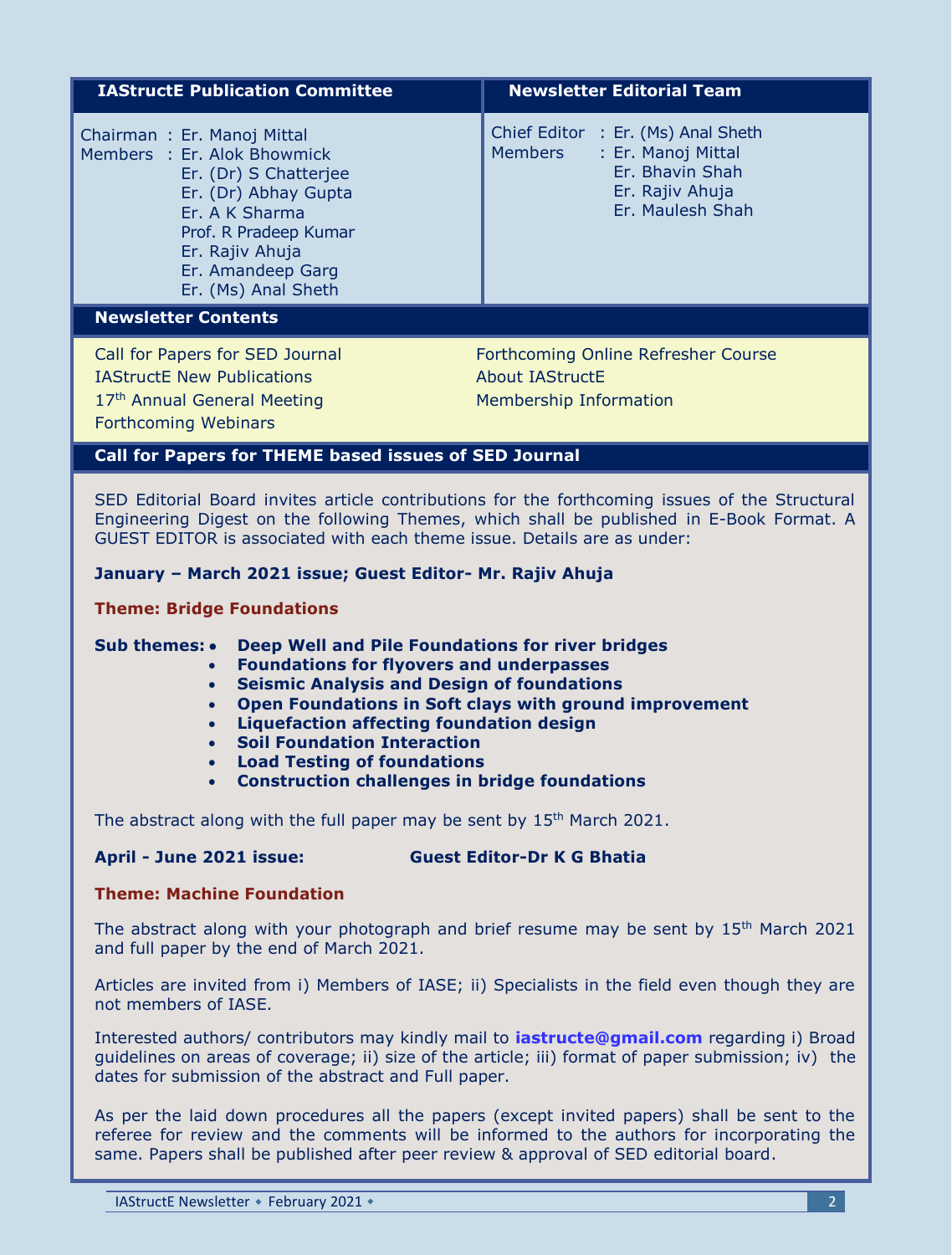#### **IAStructE New Publications**

As you are aware that IAStructE is undertaking the task of preparing the professional documents and the commentary of various BIS and IRC codes, so that the practicing structural engineers can understand the code better and comply with the requirements of the code with confidence. Under this activity the IAStructE has published the following documents:

**1. Commentary with Worked Examples for IRC:6-2017** : IAStructE is pleased to announce publication of Commentary with Worked Examples for IRC:6-2017, the IRC code for Loads & Load Combinations for design of Highway Bridges. The commentary and the Illustrative worked examples are printed in two separate volumes. Volume-1 of 2 pertains to the Commentary while Volume-2 of 2 pertains to Illustrative Worked Examples, which has 48 worked examples demonstrating application of various codal clauses.

The documents are now available for sale @ Rs 1200/- for Volume 1, and @ Rs 800/- for Volume II. Members of IAStructE and IRC will be entitled for a discount of 10% on this amount. Interested professionals who wish to purchase the commentary may kindly register with the following link or contact IAStructE Secretariat at [iastructe@gmail.com:](mailto:iastructe@gmail.com)

Registration link: **[http://iastructe.co.in/new-iastructe-publication.php.](http://iastructe.co.in/new-iastructe-publication.php)**

**2. Guidelines for Structural Audit, Assessment, Evaluation and Strengthening of Existing buildings Structures :** IAStructE has published this document to guide structural engineers in proper assessment of building structures before issuing structural stability certificate. This guideline may be used by IAStructE members, all other structural engineers, house owners, housing society welfare associations, clients and corporation engineers for structural audit of the private and public building structures. The Guideline focuses on the urgent need to

strengthen risk resilience of buildings from any kind of risks due to earthquake and other hazards. It is hoped that this document will be useful to ensure that all structures across the country remain safe from any kind of disaster risk. It's a priced document and hence not freely downloadable. However one can read the document by following the link. **<http://www.iastructe.co.in/guidelines-for-structural-audit/>**

The price of this e-document is Rs 200/-. Interested professionals who wish to obtain the soft version of the Guideline in pdf format, may register with the following link. Registration Link: **<http://iastructe.co.in/guidelines-for-structural-audit.php>**

**3. Clause wise Commentary on IS: 13920** : This document has been finalised after wide ranging consultations & debate amongst civil & structural engineering fraternity. A workshop was also organised to discuss and debate various comments received from engineers. The Commentary has already been sent to the Bureau of Indian Standards for further action. The commentary is available on **[www.iastructe.co.in](http://www.iastructe.co.in/)** under IAStructE Professional Documents. IAStructE member can access this document after login.





INDIAN ASSOCIATION OF STRUCTURAL ENGINEERS **INDIAN ASSOCIATION OF** 

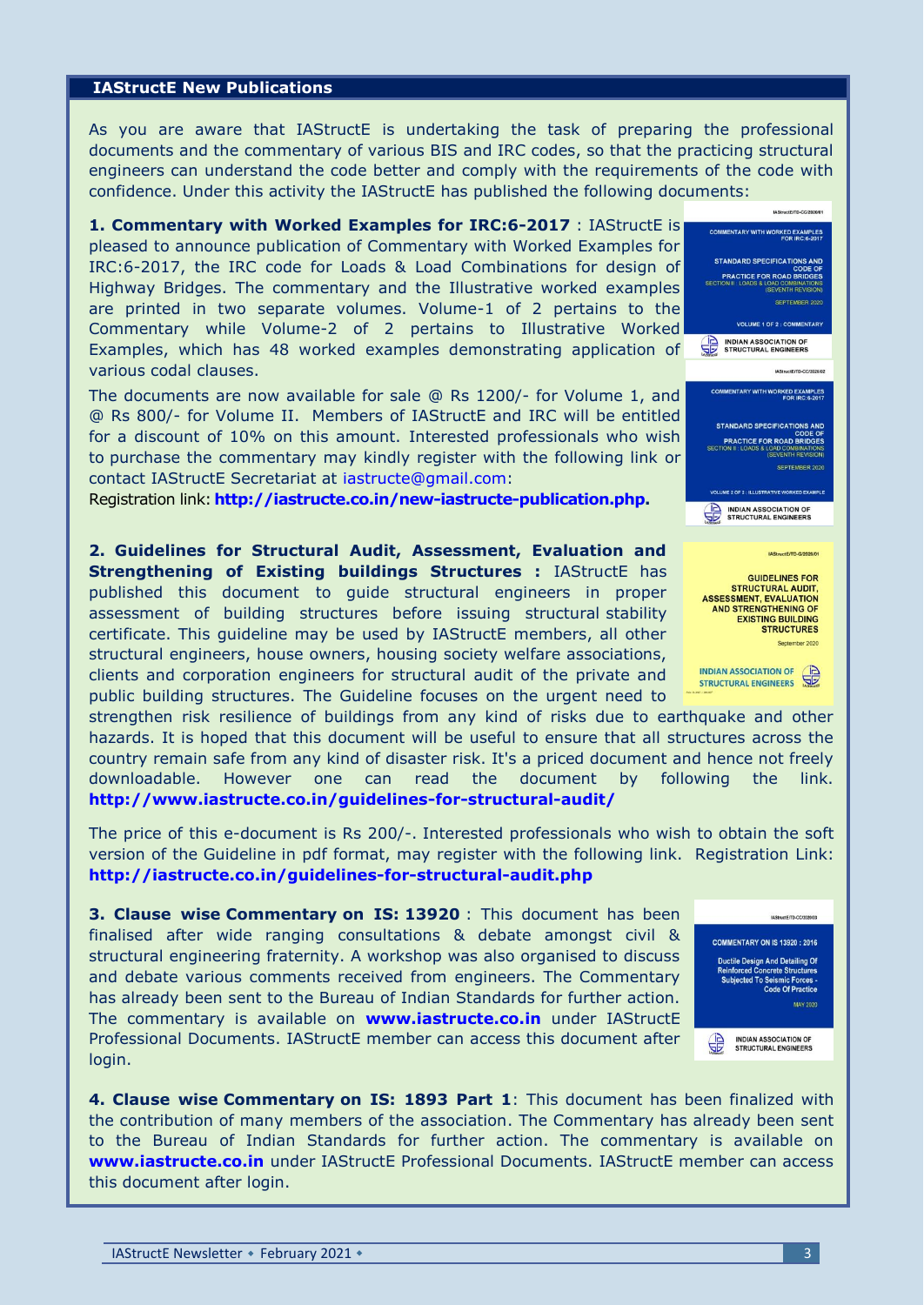#### **17th Annual General Meeting**

The 17th Annual General Meeting (AGM) of the Association will be held online on Thursday, 25th March 2021 at 04:30 PM through Zoom Meeting App. The Agenda for the 17th AGM and the joining link shall be sent to all eligible members of IAStructE.

#### **Forthcoming Webinars**

1. IAStructE is organizing a Webinar on "True Story Behind Morandi Bridge Collapse" on 05 March 2021 at 02:30 PM (IST) through ZOOM. This is the second webinar organised by IAStructE on Morandi Bridge. The first webinar was held in October 2020. The speaker will be Prof. (Dr.) Gian Michele Calvi, who is a worldwide known Professor in Engineering from Italy and who was involved in the forensic investigation of Morandi Bridge Collapse. Mr Alok Bhowmick, President IAStructE will be the Moderator for this webinar. Interested professionals may register through the following link:

#### **[https://us02web.zoom.us/webinar/register/WN\\_vPDni4dYQDW7BmBpT\\_yK2A](https://us02web.zoom.us/webinar/register/WN_vPDni4dYQDW7BmBpT_yK2A)**

2. A Webinar on "The Beauty of Structures" by Mr. Knut Stockhusen, Partner at schlaich bergermann partner (sbp) is being organized on 09 March 2021 at 05:00 PM (IST) through ZOOM. Prof Mahesh Tandon, Past President & Governing Council member IAStructE will be the Moderator. Interested professionals may register through the following link:

#### **[https://us02web.zoom.us/webinar/register/WN\\_9NK\\_6HvYTkG7mhZzOBF-Nw](https://us02web.zoom.us/webinar/register/WN_9NK_6HvYTkG7mhZzOBF-Nw)**

3. A Webinar on "Net Zero Carbon 2050: Act Right Now" by Mr. Vijay Kulkarni, Past President, Indian Concrete Institute (ICI) & Partner- Midas Techfin Consultants LLP is being organized on 23rd March 2021 at 04:30 PM (IST) through ZOOM. Mr. Manoj Mittal, Past President & GC member-IAStructE, will be the Moderator. Interested professionals may register through the following link:

**[https://us02web.zoom.us/webinar/register/WN\\_raMnaKd5TEyHCgvhcij-oA](https://us02web.zoom.us/webinar/register/WN_raMnaKd5TEyHCgvhcij-oA)**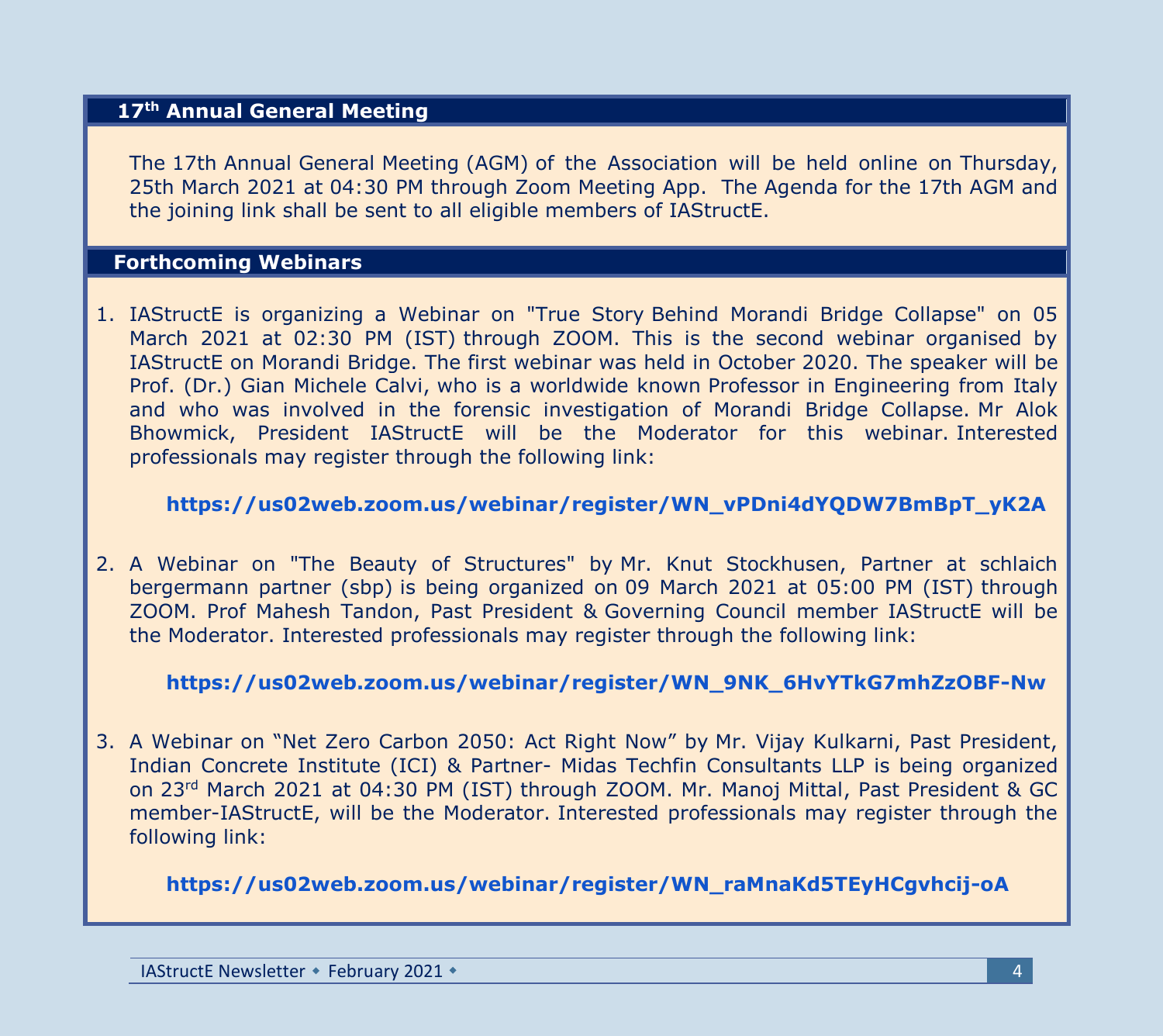**Forthcoming Online Refresher Course**

**Registration link:<http://iastructe.co.in/online-refresher-course.php>**

### ONLINE REFRESHER COURSE ON

## **PRE-STRESSED CONCRETE FOR BRIDGES & BUILDINGS**

20th March 2021 till 01 May 2021 Every Saturday from 14:30 Hours to 18:30 Hours (IST)



**ABOUT THE COURSE** 

The main objective of this course is to provide young engineers with an insight in the design of prestressed concrete members and structures through advanced understanding of material and structural behavior. This course i

The Faculty for this course are all eminent practicing engineers from the industry.

#### **REGISTRATION FEE**

| <b>IAStructE Members</b> | : Rs 5,000/-+18% GST   |
|--------------------------|------------------------|
| <b>Non Members</b>       | : Rs 7,500/-+18% GST   |
| <b>Students</b>          | : Rs 2,500/-+18% GST   |
| <b>Engine Mationale</b>  | $-1100.420 - 0.024000$ |

(Foreign nationals - 20% discount for members of MoU Asso (E-certificate of participation will be provided)

#### **SPONSORSHIP OPTION (GST payable on revers**

|                   | <b>ENTITLEMENTS</b>                                                                      | <b>DIAMOND SPONSOR</b><br>(INR 3,00,000) | <b>SUPPORTER</b><br>(INR 1,00,000) |  |  |
|-------------------|------------------------------------------------------------------------------------------|------------------------------------------|------------------------------------|--|--|
|                   | <b>Presentation Slot</b>                                                                 | 15 mins.                                 | N.A.                               |  |  |
| <b>T Included</b> | Advertisement in SED (an<br>official publication of IAStructE<br>published as soft copy! | <b>One Colour Page</b>                   | One Colour Page                    |  |  |
| ations)           | Logo In Poster & all related correspondence                                              |                                          |                                    |  |  |
|                   | Company Profile to all delegates                                                         |                                          |                                    |  |  |

|                                                                                                                                                                                                                                                                                                                                       | <b>HOW TO REGISTER</b>                                                                                                                                                                                                                                                                                                                                                                          |
|---------------------------------------------------------------------------------------------------------------------------------------------------------------------------------------------------------------------------------------------------------------------------------------------------------------------------------------|-------------------------------------------------------------------------------------------------------------------------------------------------------------------------------------------------------------------------------------------------------------------------------------------------------------------------------------------------------------------------------------------------|
| STEP 1 : Registration fee shall be paid through NEFT/RTGS/UPI<br>as per bank details given below :<br>Beneficiary: Indian Association of Structural Engineers;<br>C. Account No.: 10151200388, IFSC:SBIN0007196<br>Bank: State Bank of India(07196)<br>MICR: 110002034 :<br>Branch Address: Flyover Market, Defence Colony, ND 110024 | STEP 2: The details of the participant (Name,<br>Designation, Organization, Email id, Mobile) along with<br>the proof of the payment shall be sent to<br>iastructe@gmail.com for registration. Students must<br>send their valid ID card (scanned) along with proof of<br>payment. The registration link for webinar shall be sent<br>prior to the every lecture to the confirmed participants. |
| For any clarification on the above steps, please contact the IAStructE Secretariat on<br>Email jastructe@gmail.com, Tel 011-45794829                                                                                                                                                                                                  |                                                                                                                                                                                                                                                                                                                                                                                                 |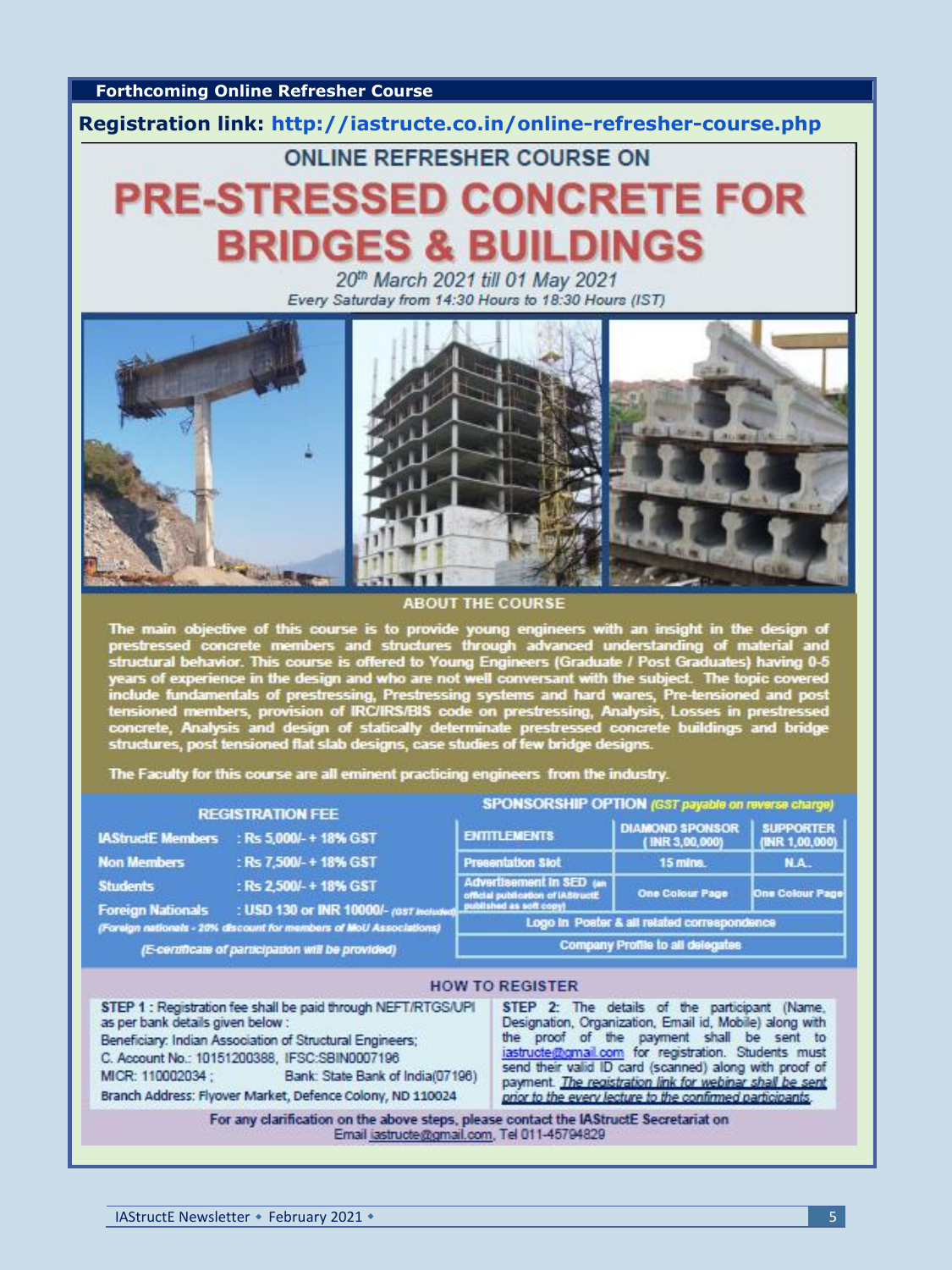#### PROGRAMME FOR COURSE ON PRE-STRESSED CONCRETE DESIGN

COURSE CO-ORDINATOR : Mr. V N HEGGADE, CEO, STUP Consultants Pvt Ltd<br>(TIMINGS FOR THE COURSE : 14:30 HRS TO 18:30 HRS)

| S.No.          | Title*                                                                                                                                                                                                                           | <b>DAY</b> | <b>Duration</b>          | $1 + 00 + 1110 + 10100 + 1110$<br><b>Proposed Faculty*</b>                                                                                                   |  |
|----------------|----------------------------------------------------------------------------------------------------------------------------------------------------------------------------------------------------------------------------------|------------|--------------------------|--------------------------------------------------------------------------------------------------------------------------------------------------------------|--|
| 1              | INTRODUCTION - History and application of Prestressing<br>in all fields (Buildings, Bridges, Aqueducts, Nuclear Plants,<br>Hangarsetc.), Concepts of Pre-stressed and Post<br>Tensioned Concrete - Materials, Methods & Systems. | 20.03.21   | $1.5$ Hrs.               | Dr Harshavardhan Subbarao<br>CMD. Construma Consultancy Pvt Ltd<br>Mr. Vipul Ahuja<br>VP (N) IAStructE & Director & CEO, Ahuja<br><b>Consultants Pvt Ltd</b> |  |
| 2              | BASICS OF PRESTRESSING - A broad Overview of<br>Prestressing System including PSC anchors.                                                                                                                                       | 20.03.21   | $1.5$ Hrs.               | <b>Mr Vinay Gupta</b><br>Director & CEO, Tandon Consultants Pvt Ltd                                                                                          |  |
| 3              | Presentation by Prestressing System Supplier with Video -<br>On-Site Application with Focus on Cable Placement,<br>Stressing, Grouting Operation                                                                                 | 20.03.21   | 2 X 30<br><b>Minutes</b> | To be identified                                                                                                                                             |  |
| 4              | Basic Concept of Flexure Strength, Shear, Torsion, Creep,<br>Prestress Losses (short term & long term) and Deflections                                                                                                           | 27.03.21   | $1.5$ Hrs.               | Mr Umesh Rajeshirke<br>VP(W), IAStructE & MD - Spectrum Techno<br><b>Consultants Pvt Ltd</b>                                                                 |  |
| 5              | Full span & Segmental precast technologies for Bridge<br>Superstructure                                                                                                                                                          | 27.03.21   | $1.5$ Hrs.               | Mr V. N. Heggade<br>CEO, STUP Consultants Pvt Ltd                                                                                                            |  |
| 6              | Load Case Prestressing - primary effect 'e x P': type of<br>tendons, profiling force diagram, verification of force<br>diagram during stressing including causes for non-<br>compliances and possible remedies.                  | 27.03.21   | 1 Hour.                  | Mr Max Meyer<br>Independent Consultant, Singapore                                                                                                            |  |
| $\overline{7}$ | Mass Use of Precast-Prestressed elements in Metro<br>construction in station buildings, viaducts and double<br>decker.                                                                                                           | 03.04.21   | $1.5$ Hr.                | <b>Prof Mahesh Tandon</b><br><b>MD-Tandon Consultants Pvt Ltd</b>                                                                                            |  |
| 9              | Durability of Prestressed Structures                                                                                                                                                                                             | 03.04.21   | $1.5$ Hr                 | Mr Max Meyer<br>Independent Consultant, Singapore                                                                                                            |  |
| 10             | Presentation by Contracting Firm with Video - Highlighting<br>The Technologies for Precast Full Span & Segmental<br>Construction                                                                                                 | 03.04.21   | 2 X 30<br><b>Minutes</b> | To be identified                                                                                                                                             |  |
| 11             | Design & Construction of precast prestressed sleepers &<br>pretensioned aqueduct- Case studies                                                                                                                                   | 10.04.21   | 1 Hour                   | <b>Mr Alok Bhowmick</b><br>MD, B&S Engineering Consultants Pvt Ltd                                                                                           |  |
| $12 \,$        | A case study of design of PSC airport hangers & Industrial<br>structure (Samtel factory building).                                                                                                                               | 10.04.21   | 1 Hour                   | <b>Prof Mahesh Tandon</b><br><b>MD-Tandon Consultants Pvt Ltd</b>                                                                                            |  |
| 13             | Design of Post Tensioned Flat Slab for Buildings -<br><b>BUILDINGS CASE STUDY</b>                                                                                                                                                | 10.04.21   | 1 Hour                   | Dr. Satish Jain<br>MD, Satish Jain Consulting Engineers Pvt. Ltd.                                                                                            |  |
| 14             | Presentation by Software Developers - Highlighting The<br>Software Capability in Dealing with Prestressed Structures                                                                                                             | 10.04.21   | 2 X 30<br>Minutes.       | To be identified                                                                                                                                             |  |
| 15             | CASE STUDY - BRIDGES-1: Design of Simply Supported<br>Precast PSC Girder System for Bridges (Post Tensioned<br>as well as Pre-Tensioned)                                                                                         | 17.04.21   | 1 Hour.                  | Mr Anirban Sengupta<br>CTO, STUP Consultants Pvt Ltd                                                                                                         |  |
| 16             | CASE STUDY - BRIDGES 2 : Design of Continuous<br>Precast PSC Girder System for Bridges                                                                                                                                           | 17.04.21   | 1 Hour                   |                                                                                                                                                              |  |
| 17             | Analysis & Design for prestressing using software and<br>manual checklists for verification of the same                                                                                                                          | 17.04.21   | 1 Hour                   | Mr Jatinder Pahuja<br>MD, Paragon Consultants Pvt Ltd                                                                                                        |  |
| 18             | Presentation by Contracting Firm with Video - Highlighting<br>Use of Precast Units in Metro Structures                                                                                                                           | 17.04.21   | 2 X 30<br><b>Minutes</b> | To be identified                                                                                                                                             |  |
| 19             | Advanced concepts of Creep shrinkage and hyper-static<br>effects and creep redistribution effects                                                                                                                                | 24.04.21   | $1.5$ Hrs.               | Mr Umesh Rajeshirke<br>VP(W), IAStructE & MD - Spectrum Techno<br><b>Consultants Pvt Ltd</b>                                                                 |  |
| 20             | Provisions in IRC, IRS and BIS codes on Prestressing.<br>Discussion on Codes and Standards.                                                                                                                                      | 24.04.21   | $1.5$ Hrs.               | <b>Mr ALOK BHOWMICK</b><br><b>President IAStructE</b><br>MD, B&S Engineering Consultants Pvt Ltd                                                             |  |
| 21             | CASE STUDY - CHANDIGARH-KHARAR PROJECT:<br>Design of Integral Elevated viaduct with precast<br>pretensioned girders integrated with precast prestressed<br>post tensioned pier cap                                               | 24.04.21   | 1.0 Hrs.                 | Mr Sanjay Kumar Jain<br>CEO, B&S Engineering Consultants Pvt Ltd                                                                                             |  |
| 22             | Design & Construction of Spine and Wing segmental<br>construction, Strutted box segmental construction                                                                                                                           | 01.05.21   | $1.5$ Hrs.               | <b>Mr Harpreet Singh</b><br>Sr. Project Manager, B&S Engineering<br><b>Consultants Pvt Ltd</b>                                                               |  |
| 23             | Repair & Rehabilitation of prestressed concrete Structures                                                                                                                                                                       | 01.05.21   | $1.5$ Hrs.               | <b>Shri P Y Manjure</b><br>Director, The Freyssinet Prestressed<br>Concrete Co. Ltd                                                                          |  |
| 24             | <b>CONCLUDING SESSION - WITH QUESTION &amp; ANSWER</b>                                                                                                                                                                           | 01.05.21   | 1 Hour.                  | ALL FACULTY AS PANELISTS                                                                                                                                     |  |
|                | * The faculty / subject shown above is tentative subject to the confirmation                                                                                                                                                     |            |                          |                                                                                                                                                              |  |